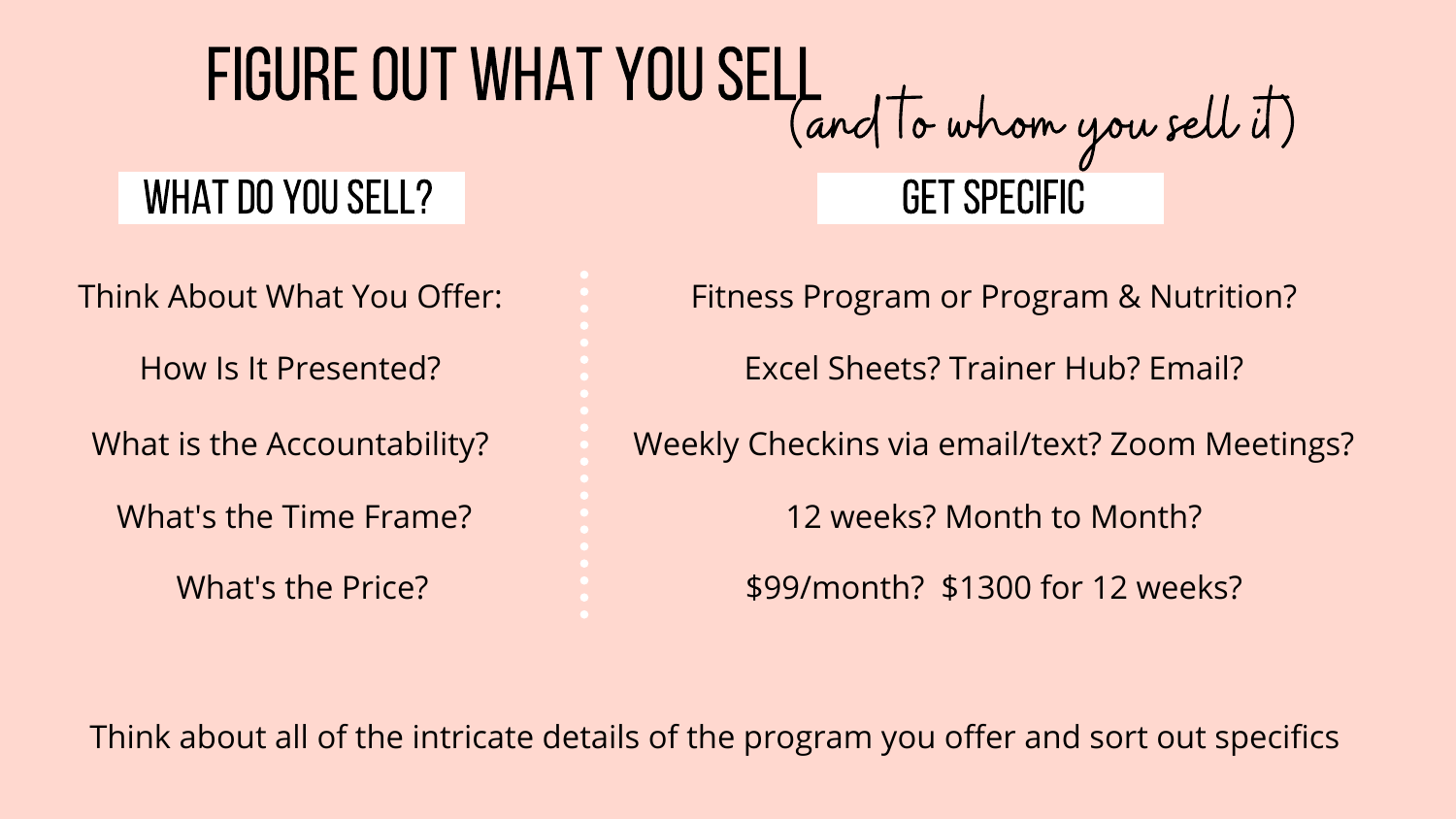# WHO IS YOUR, ideal client?

## GET INTO EVERY ASPECT OF THEM THINK ABOUT & WRITE DOWN



Their name

Their age

**THEIR PERSONALITY TRAITS** 

WHAT THEY DO FOR WORK

**THEIR GOALS** 

WHAT THEY DO IN THEIR FREE TIME

WHAT THEY'VE TRIED IN THE PAST

WHAT THEIR GENERAL LIFESTYLE IS LIKE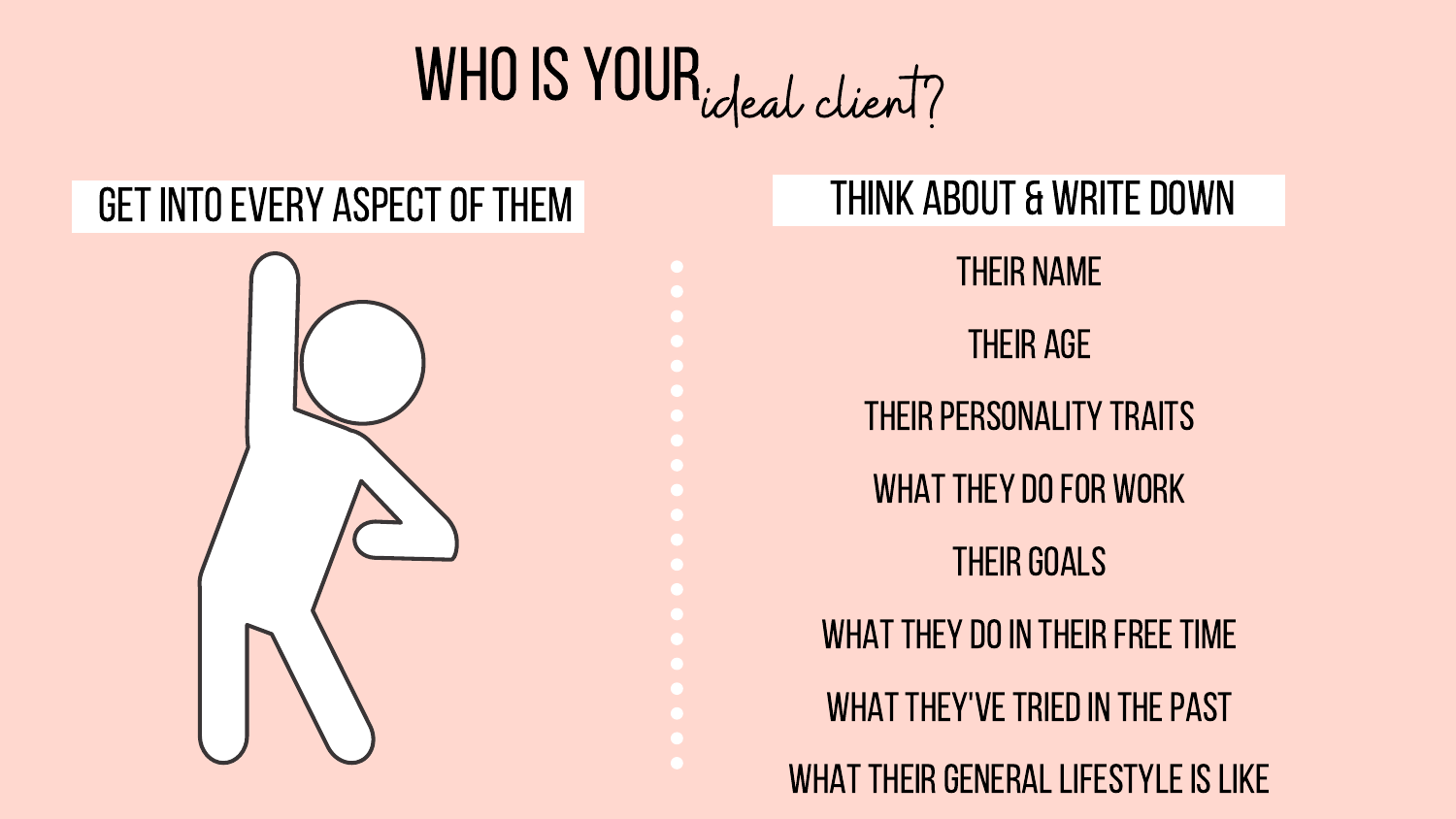# how to talk to people

#### COMMENT ON SOMETHING THEY PUT IN THEIR **PROFILE**

#### COMMENT ON SOMETHING THEY POLLED ABOUT

#### discuss a connection you havesuch aspetsor **FAVORITE FOOD**

#### TELL THEM THEIR WORKOUT LOOKS GREAT

#### LIKE PHOTOS AND FOLLOW THEIR PROFILE

# do don't

#### immediately try tosellpeopleby telling THEM YOU'RE AN ONLINE COACH

### OBSESSIVELY MESSAGE IF THEY DON'T ANSWER

#### TELL THEM THEY NEED YOUR HELP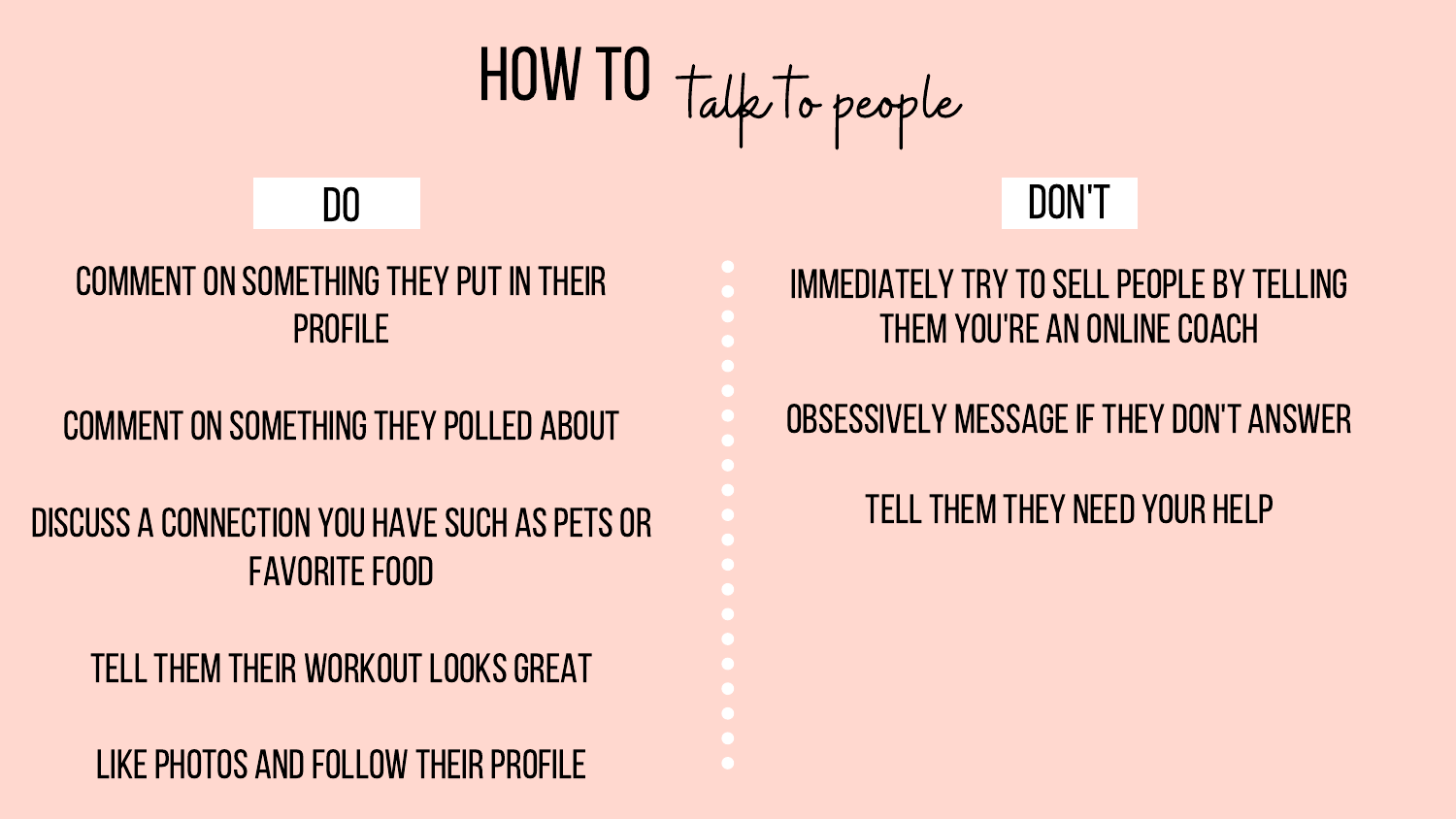

HEY \_\_\_\_\_\_\_\_ ! THANKS FOR CHECKING OUT MY PROFILE. I SEE YOU'RE INTO FITNESS. WHAT TYPES OF WORKOUTS DO YOU DO?

### HI JI CAME ACROSS YOUR PROFILE IN THE #DADBOD FEED AND FELT COMPELLED TO TELL YOU HOW CUTE YOUR FRENCH BULLDOG IS. I HAVE ONE TOO. WHAT HIS NAME?

thanksso much for votingin my story poll about \_\_\_\_\_\_\_\_\_\_. i alwayspreferpumpkin pie OVER APPLE PIE ON THANKSGIVING TOO! DO YOU HEAT YOURS UP?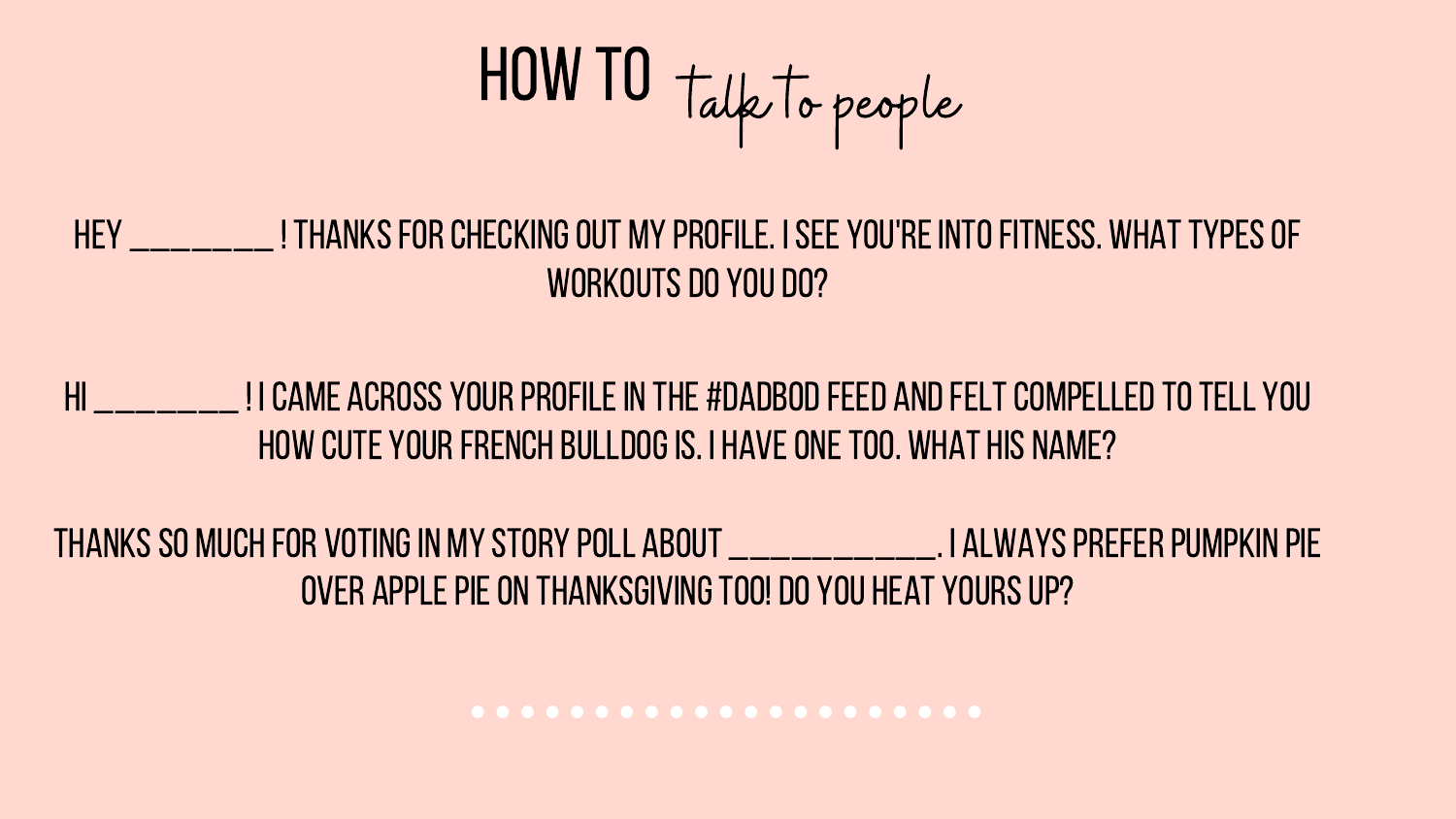

HEY ISAW YOUR WORKOUT POST AND WAS IMPRESSED BY YOUR DEADLIFT! IF YOU NEVER need any programming and help,let me know! I'm an onlinecoach andspecializein powerlifting prep.

HI \_\_\_\_\_\_\_\_ ! I SAW YOU VOTED "SEND ME MORE INFO" IN MY POLL ABOUT MY ONLINE COACHING. WHAT are your current goals? I'd love to share a little more about what I do

thanksforgettingin touch with me about my coaching! I'dlovetotell you more. Isthere a time THIS WEEK YOU'D BE AVAILABLE TO HOP ON A PHONE CALL OR ZOOM?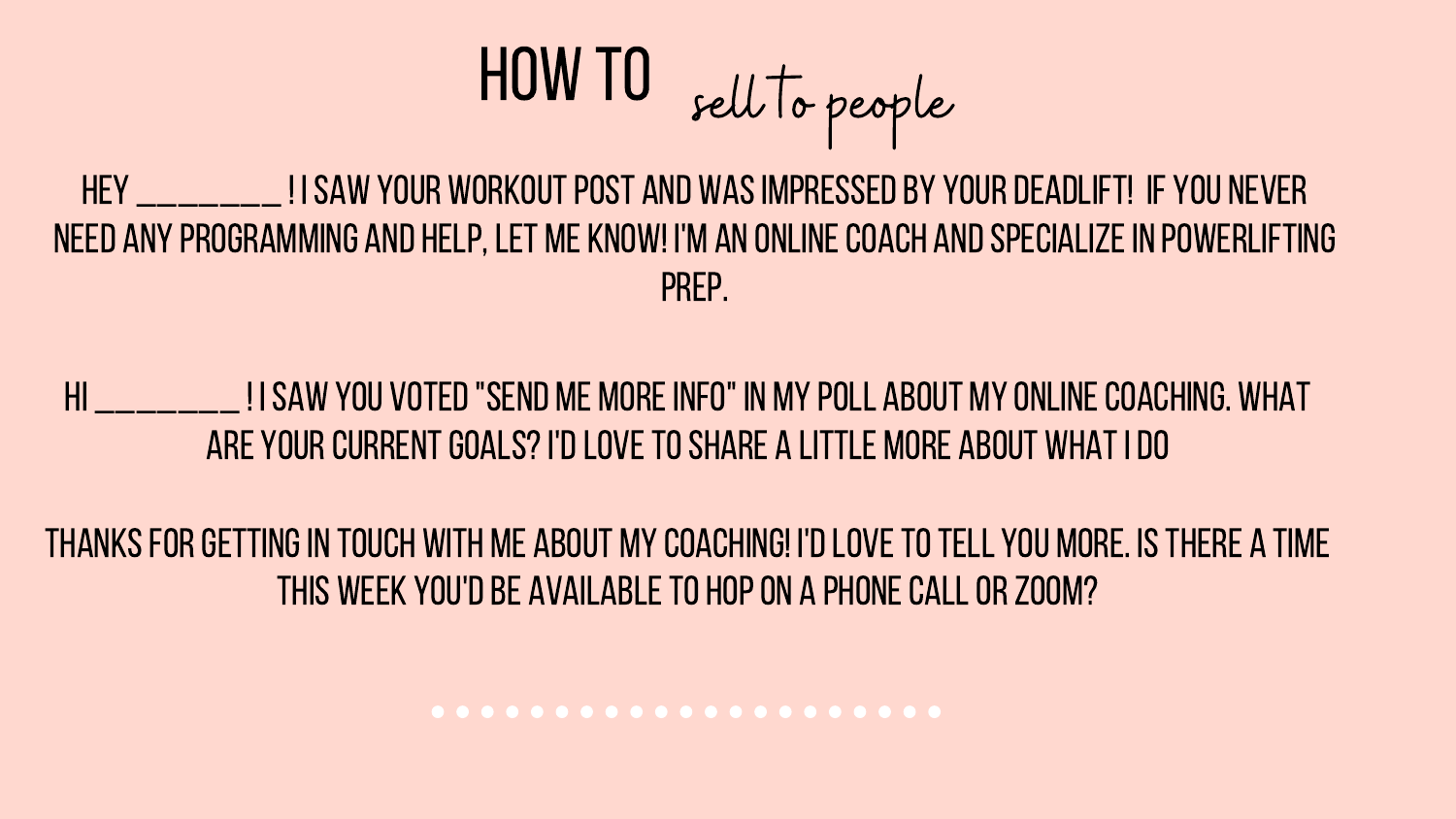# Use Your #'s Wisely (You get 30)

Women 20-39 who want to lose weight in a sustainable and flexible fashion

## MY IDEAL CLIENT And The Contract of The YOUR IDEAL CLIENT

Example: Men 20-49 who want to get stronger

#weightlossjourney #moderationmindset #gettingfit

### MY #'S NOUR EXAMPLE #'S

#fitafter40 #powerliftingprep #fitdad

Search through and try different hashtags that your ideal client may be using or searching for.